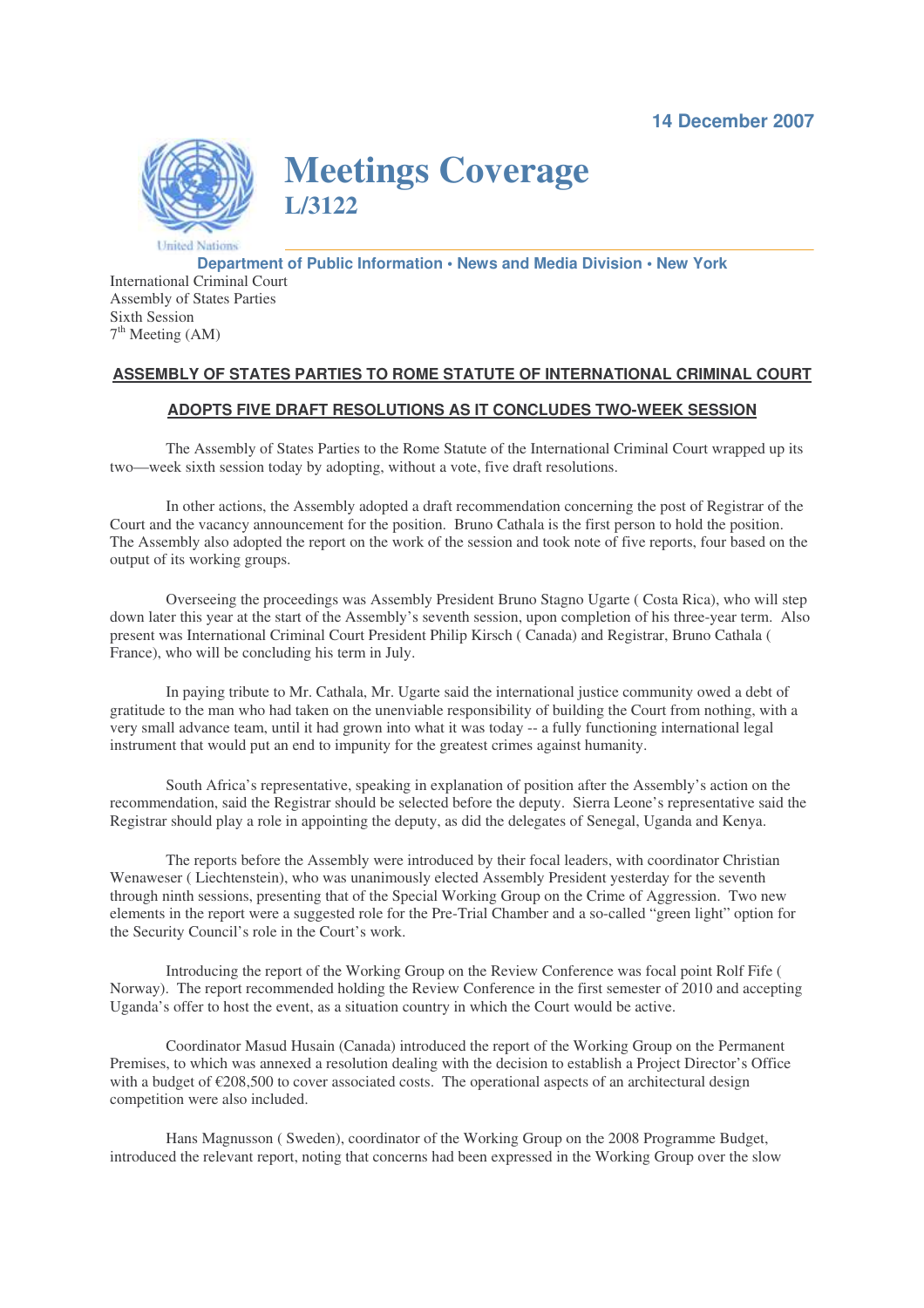implementation rate of the 2007 budget, and that a reduction in the 2008 budget could be covered by the Court's flexibility in transferring funds within major programmes.

The Assembly also took note of the report of the Credentials Committee, introduced by Zeid Ra'ad Zeid Al-Hussein (Jordan), who said 105 representatives of States parties had been accredited for the sixth session.

For a resumed session to be held at Headquarters in New York from 2 to 6 June, the Assembly had before it a provisional agenda (document ICC-ASP/6/27) and took note of a verbal indication that the provisional list of participants had been emailed, and that corrections would be accepted by email until 20 December. Mr. Ugarte said that circulating the digital version of a lengthy provisional document saved on the need to print about 12,000 pages.

The draft resolution relating to the budget addressed the 2008 Working Capital Fund, the scale of assessment, and financing for 2008. By adopting that text, the Assembly decided that the scale of assessments for the Court would be the same as that of the United Nations General Assembly, with adjustments to take into account differences in membership. Total appropriations for 2008 would be €90,382,100.

Another draft resolution concerned an amendment to the text on financial regulations and rules, while yet another concerned amendments to the pension scheme for judges. That text was adopted as orally amended.

A detailed omnibus draft resolution on strengthening the Court and the Assembly was introduced by Marcelo Bohlke ( Brazil), the focal point for informal consultations on the text, who called on all actors to contribute to the Trust Fund for the participation of the least developed countries in the Assembly's work. The Trust Fund had enabled the participation of 13 States in the sixth session. The text also contained annexes with recommendations on the Plan of Action for achieving universality and full implementation of the Rome Statute, as well as draft rules of procedure for the 2010 Review Conference.

Uganda's representative, speaking in explanation of position after the action, said the objectives of geographic representation and gender balance had not been achieved in Belgium, despite the best efforts, and the next selections should be made in New York.

Belgium's representative noted the relevant provisions of the Rome Statute in indicating measures being taken to implement it.

Sabelo Sivuyile Maqungo ( South Africa) introduced the draft resolution on the report of the Board of Directors of the Trust Fund.

Assembly Rapporteur Alina Orosan ( Romania) introduced the draft resolution on the Assembly's report, which was adopted as orally amended.

In concluding remarks, Court President Kirsch thanked the outgoing Assembly President, saying the Court had been at an early stage when he had assumed the presidency, and the Assembly had grown alongside the Court. The relationship between the two had deepened during those three years, with working groups operating both in The Hague and New York. Mr. Ugarte had been influential in enhancing the dialogue between States and the Assembly. He had introduced the general debate portion of the Assembly's plenary, and that had made a great improvement. He had also guided the Assembly through its formative years, and when Mr. Wenaweser took over as the Assembly's third president later in the year, attention could be turned fully towards securing sufficient cooperation with the Court.

At the end of the meeting, statements of appreciation for Mr. Ugarte's work were expressed by the representatives of Sierra Leone (on behalf of the African States parties to the Rome Statute) and the delegates of Trinidad and Tobago, Australia, Slovenia and Jordan, who pointed out that Mr. Ugarte would be presiding over the resumed session in June.

Uganda's representative called for the establishment of a fitting permanent tribute for Arthur Robinson of Trinidad and Tobago, who had been influential in the early establishment of the Court, and without whom the Court would not exist.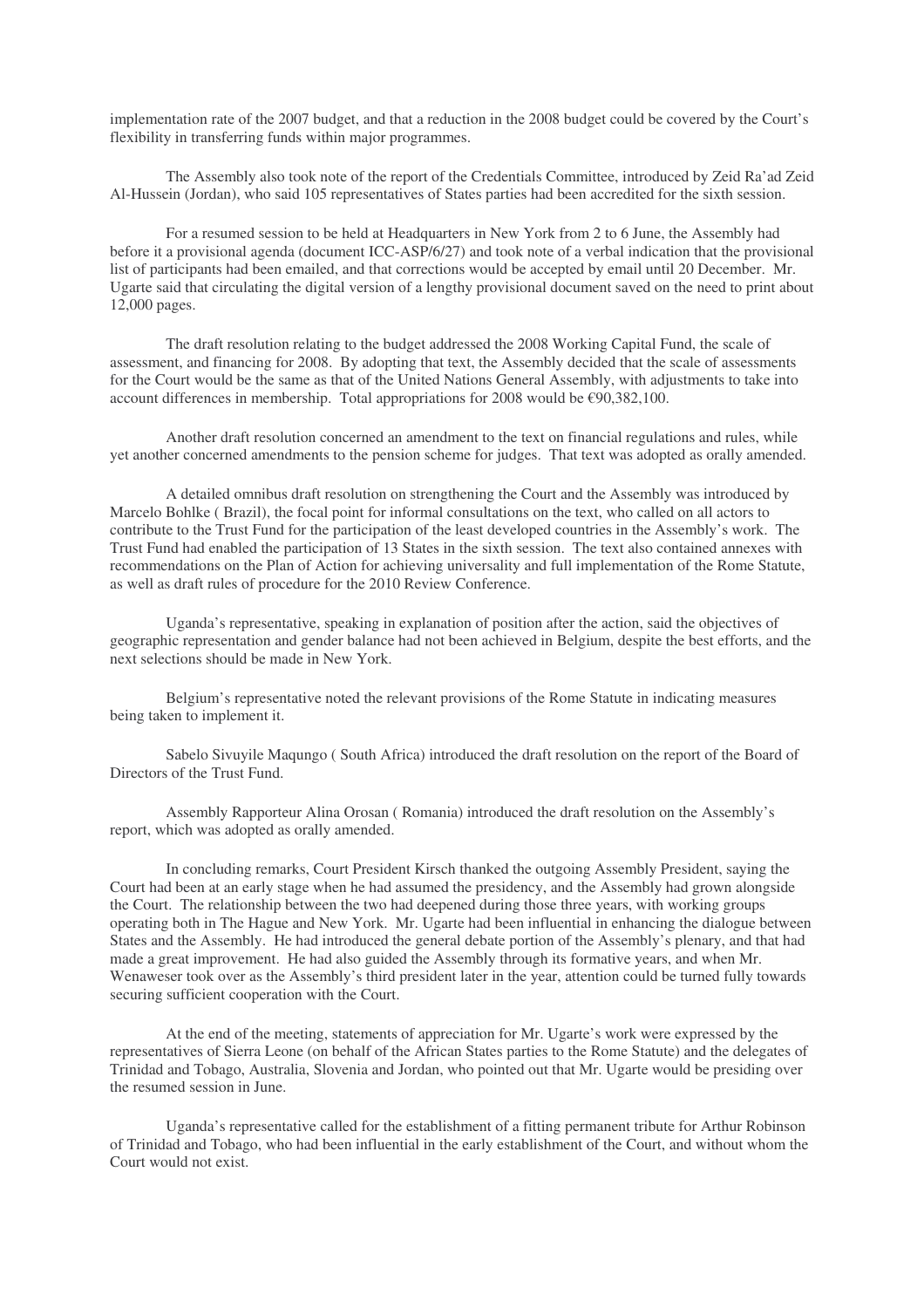The representative of the Netherlands expressed special thanks to the Registrar and expressed the hope that all States felt confident in his country's conduct of the Court's permanent structure.

Finally, an announcement was made that the Court's 2007 *Outreach Report* had been made available in New York on the occasion of the Assembly's meeting.

## Background

Meeting this morning to conclude its two-week-long sixth session, the Assembly of States Parties to the Rome Statute of the International Criminal Court had before it a report of the Assembly's Credentials Committee (document ICC-ASP/6/28), which states that the credentials of 105 representatives to the Assembly's sixth session have been received.

Also before the Assembly was the report of its Special Working Group on the Crime of Aggression (document ICC-ASP/6/SWGCA/1), which describes the Group's seven meetings on 4-7 and 12 December, with Christian Wenaweser ( Liechtenstein) as the Chair. Discussions centred on a non-paper by the Chairman, which focuses on a definition of the individual's conduct in relation to aggression. The non-paper contains two new elements on the crime of aggression, the suggested role of the Pre-Trial Chamber and the so-called "green light" option with regard to the Security Council's role in the Court's work on the matter.

The report states that future meetings of the Group will be based on the Chairman's road map to the Review Conference to be held after 2009. Thus, the next meeting of the Group will be scheduled for a resumed sixth session from 2 to 6 June 2008 in New York, and the seventh session from 14 to 22 November in The Hague, with no specific time for the Group. Two days should be devoted to the crime of aggression during the seventh session, and a resumed seventh session of five days should be added in April, May or June 2009, approximately one year before the Review Conference, to finalize the Group's work.

Also before the Assembly was a report of the Working Group on the Review Conference (document ICC-ASP/6/WGRC/1), which held two meetings on 7 December, with Rolf Fife ( Norway) as focal point. It was decided that the Conference will be held for 5 to 10 working days during the first semester of 2010, on the basis of invitations to be sent out by the United Nations Secretary-General in 2009. The scope will not be limited to amendments to the Rome Statute, but will also include a stocktaking process of international criminal justice. Uganda's offer to host the Conference will be accepted on the principle that it is a situation country where the Prosecutor of the International Criminal Court is still conducting investigations, where there are outstanding arrest warrants and where a peace process is being conducted. An annex to the report contains a list of nonexhaustive criteria to be taken into account in deciding the venue, including an allowance for maximum participation, financial implications and a positive impact in strengthening the Court's work.

According to the report of the Working Group on the Permanent Premises (document ICC-ASP/6/WGPP/1/Rev/1), discussions in its two meetings on 11 and 12 December, with Masud Husain (Canada) as Coordinator, centred on operative paragraph 10 of a resolution annexed to the report, dealing with the decision to establish a Project Director's Office with a budget of €208,500 to cover costs associated with the premises project. An architectural design competition will be conducted, and jury selection will take into account the significance of the Court in fighting impunity. The host country will run and finance the project, the Coalition for the International Criminal Court will be given observer status on the jury, and the Chief Architect of the Netherlands will consult with the jury to establish the modalities of attendance.

The report of the Working on the Programme Budget for 2008 (document ICC-ASP/6/WGPB) notes the Group's seven meetings from 10 to 13 December and one round of informal consultations on 13 December, with Hans Magnusson (Sweden) as Coordinator, and includes information on the results of both external and internal audits. A general exchange of views indicates concern about the low implementation rate of the 2007 budget, and the flexibility afforded the Court to transfer funds within major programmes to address any difficulties resulting from a proposed reduction of the 2008 budget.

Among specific recommendations contained in the report are budgetary matters related to the judiciary, the Office of the Prosecutor, the Registry, the Assembly secretariat, the Trust Fund for Victims, the permanent premises, and future budget improvements. Other recommendations include freezing the Working Capital Fund for 2008 at the 2007 level, and the consideration by the Committee on Budget and Finance of an appropriate